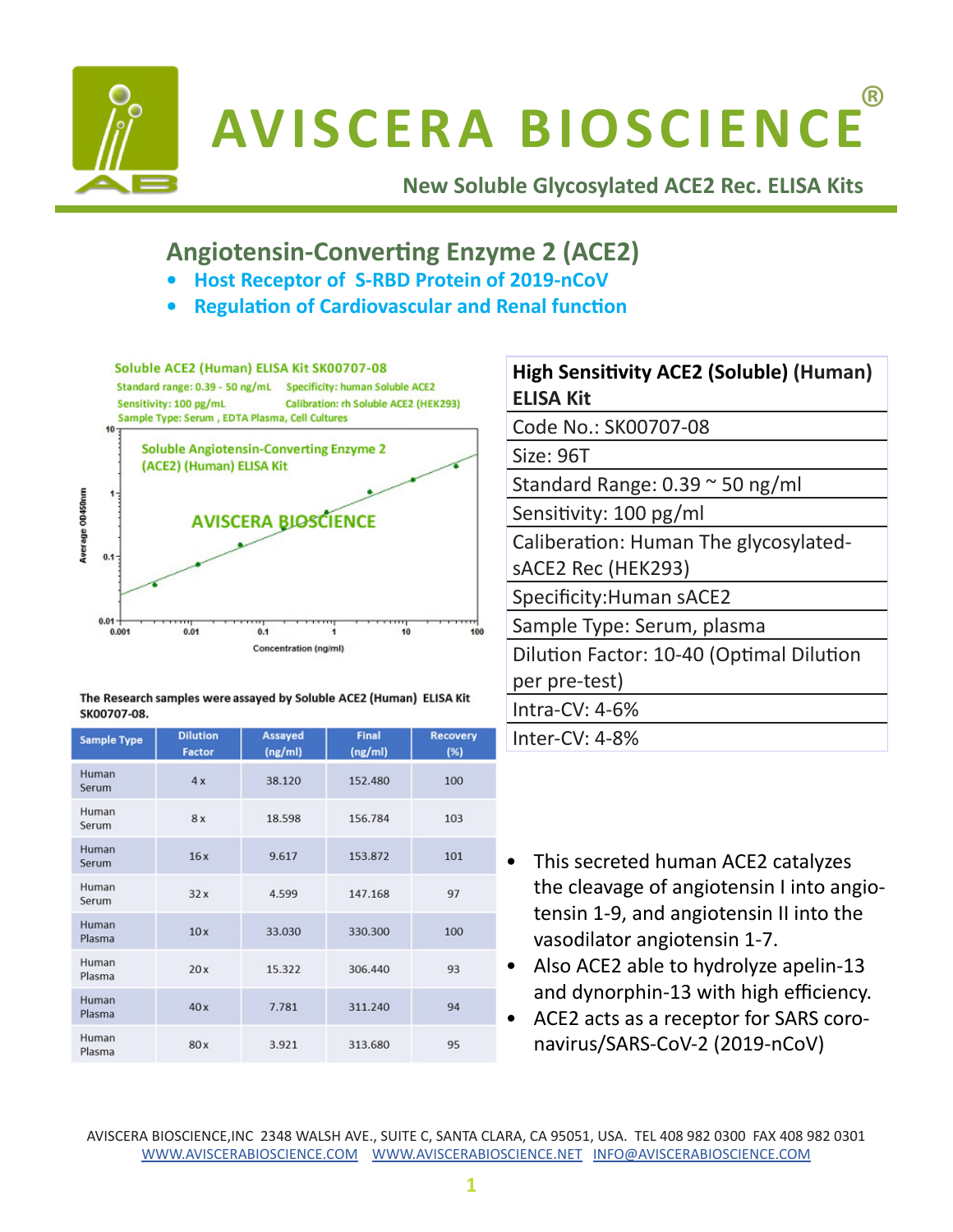### **New Soluble Human ACE2 ELISA Kit and ACE2 Biotinylated**

**Soluble Angiotensin-Converting Enzyme 2 (ACE2)** (Human) ELISA KIt SK00707-01

Standard range: 1.56 - 100 ng/mL Sensitivity: 200 pg/mL Calibration: human soluble ACE2 (HEK293) Rec



Specifically Receptor Binding Study of Human Soluble ACE2 (HEK293) Biotinylated (Catalog No.: 00707-01-01B) to the HEK293 expressed SARS-CoV-2 S1 Spike Protein His Tag **Recombinant on Precoated Multi-wells** 



Weighting: Fixed

Specifically Receptor Binding Study of Human Soluble ACE2 (HEK293) Biotinylated (Order No. 00707-01-01B) to the Purified HEK293 Expressed Recombinant Spike Protein RBD-Fc Fusion of SARS-CoV-2 on Precoated Multi-wells



#### **ACE2 (Soluble) (Human) ELISA Kit**

Code No.: SK00707-01

Size: 96T

Standard Range: 3.125 ~ 200 ng/ml

Sensitivity: 500 pg/ml

Caliberation: Human sACE2 Rec (HEK293)

Specificity:Human ACE2

Sample Type: Serum, plasma

Intra-CV: 4-6%

Inter-CV: 4-8%

#### **ACE2 (Soluble) (Human) His Tag (HEK293) Biotinylated**

Code No.: 00707-01-05B

Size: 5 ug

Protein ID: NP\_068576.1

Gene ID: NM\_021804.2

Expression: HEK293 cells animal free

Sequence:Human ACE2 (18-740) ECD

Tag: His Tag on C-terminus

MW: 110-120 KD (due to Glycosylation)

Purity: >95%

Specfically binding to RBD Rec (HEK293)



AVISCERA BIOSCIENCE,INC 2348 WALSH AVE., SUITE C, SANTA CLARA, CA 95051, USA. TEL 408 982 0300 FAX 408 982 0301 WWW.AVISCERABIOSCIENCE.COM WWW.AVISCERABIOSCIENCE.NET INFO@AVISCERABIOSCIENCE.COM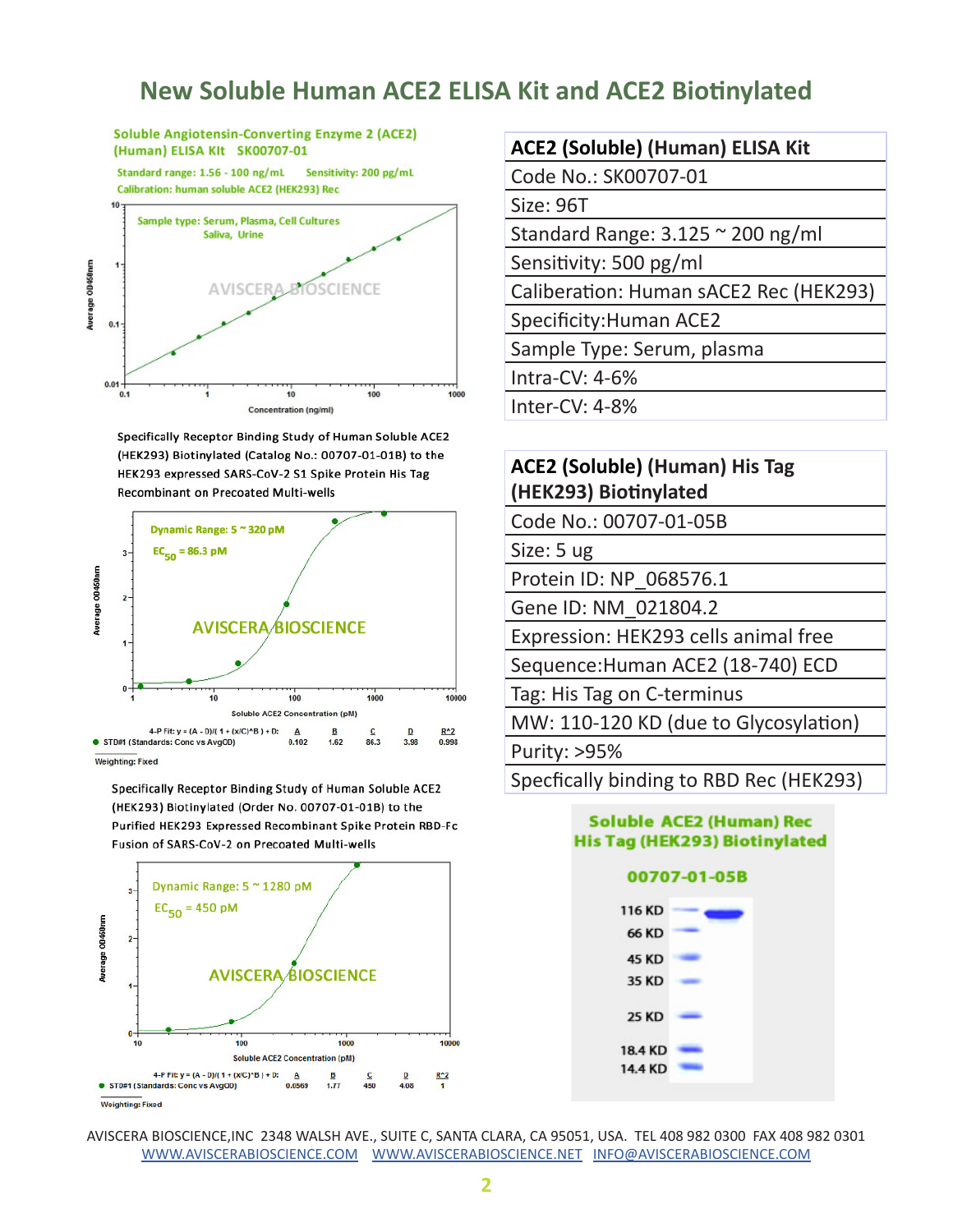### **New Human Glycosylated Soluble ACE2 Biotinylated**

Specifically Receptor Binding Study of Human Soluble ACE2 Fc Fusion (HEK293) Biotinylated (Catalog No.: 00707-02-01B) to the Purified HEK293 Expressed Recombinant S1 Spike Protein His Tag of SARS-CoV-2 on Precoated Multi-wells



Specifically Receptor Binding Study of Human Soluble ACE2 Fc Fusion (HEK293) Biotinylated (Order No. 00707-02-01B) to the Purified HEK293 Expressed Recombinant RBD-Fc Fusion of S1 Spike Protein SARS-CoV-2 on Precoated Multi-wells







#### **Human Soluble ACE2 Fc (HEK293) Biotinylated**

Code No.: 00707-02-05B

Size: 5 ug

Protein ID: NP\_068576.1

Gene ID: NM\_021804.2

Expression: HEK293 cells animal free

Sequence:Human ACE2 (18-740) ECD

Tag: Human IgG1 Fc on C-terminus

MW: 140 KD (due to Glycosylation)

Purity: >95%

Specifically Binding to S1 Spike and RBDmFc Fusion (HEK203) on plates.

#### **Human Soluble ACE2 Fc (HEK293)**

Code No.: 00707-02-10

Size: 10 ug

Protein ID: NP\_068576.1

Gene ID: NM\_021804.2

Expression: HEK293 cells animal free

Sequence:Human ACE2 (18-740) ECD

Tag: Human IgG1 Fc on C-terminus

MW: 140 KD (due to Glycosylation)

Purity: >95%

Specifically Binding to S1 Spike and RBDmFc Fusion (HEK203) on plates.

#### **Soluble ACE2 Fc Fusion Rec (HEK293)**